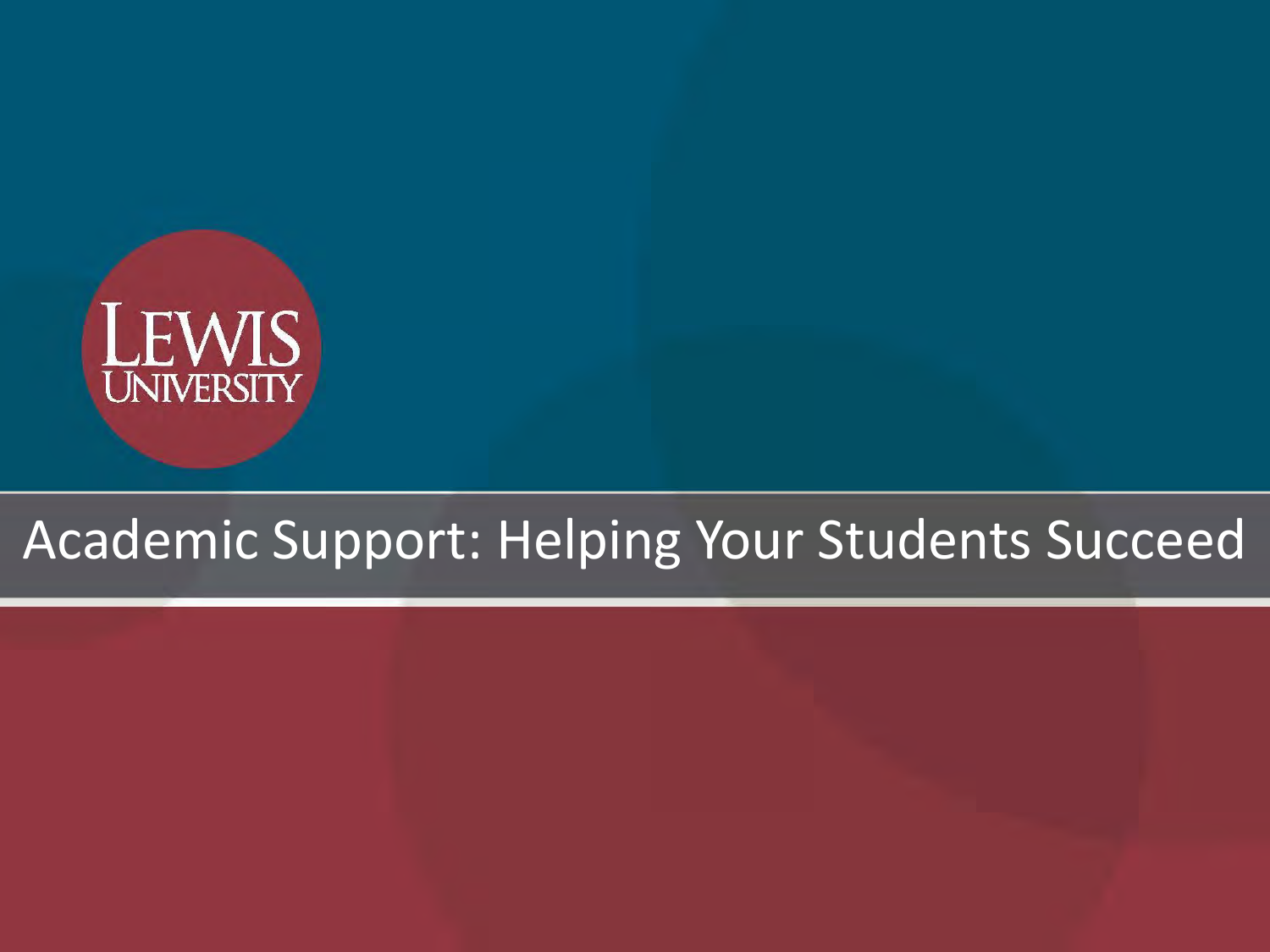

# center for<br>academic success & enrichment

**Six Departments Focused on Academic Support, Success, and Enrichment Opportunities**

- Academic Services
- Military Education & Resource Center (MERC)
- Office of Community Engaged Learning (CEL)
- Scholars Academy
- Study Abroad
- The Writing Center: Graduate Writing **Services**

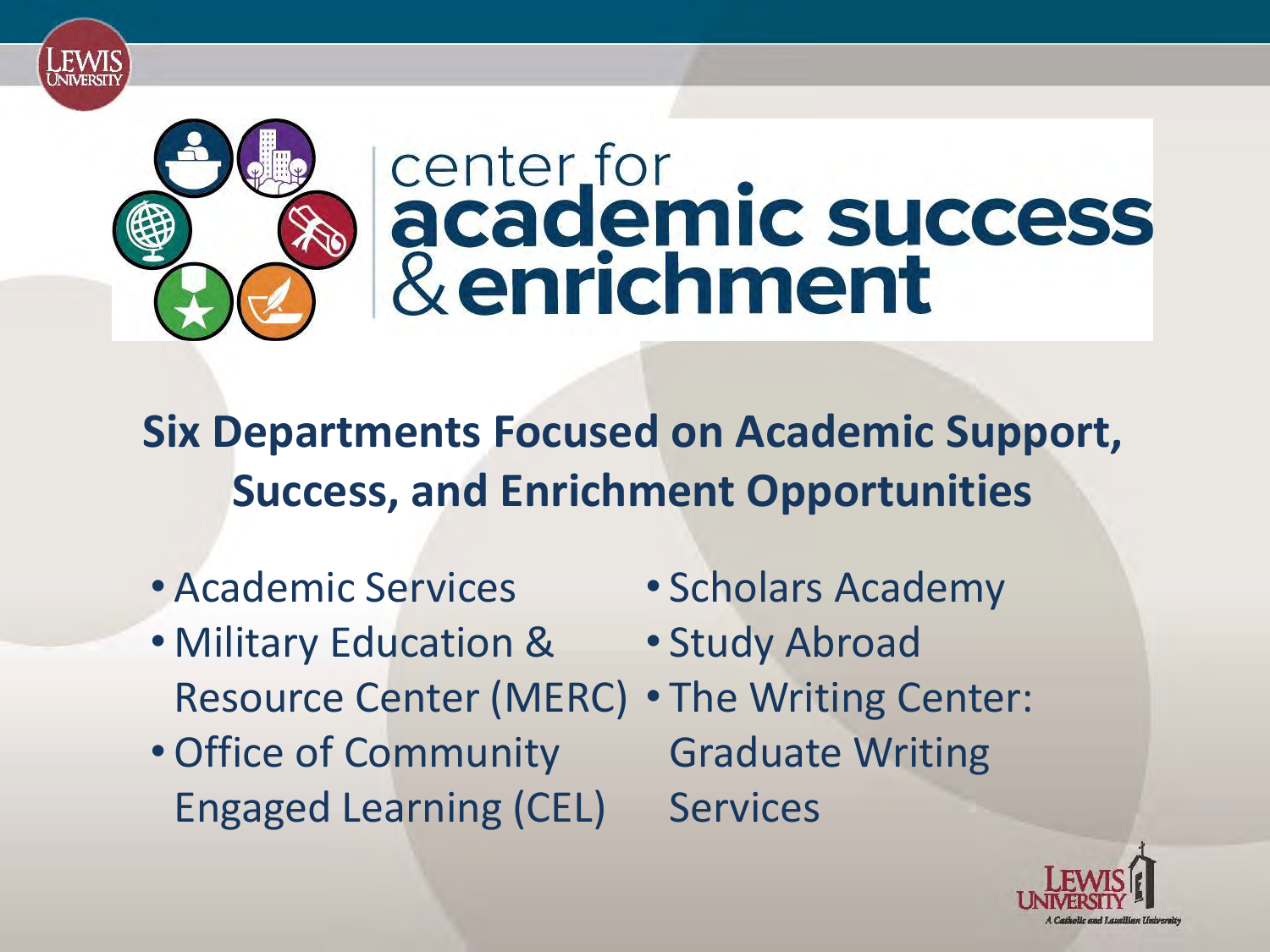#### **Academic Services Overview**

- Tutoring Support
- Academic Advising for Undecided Students
- Support for Students with Disabilities
- Student-Athlete Academic Support
- Academic Support Programs

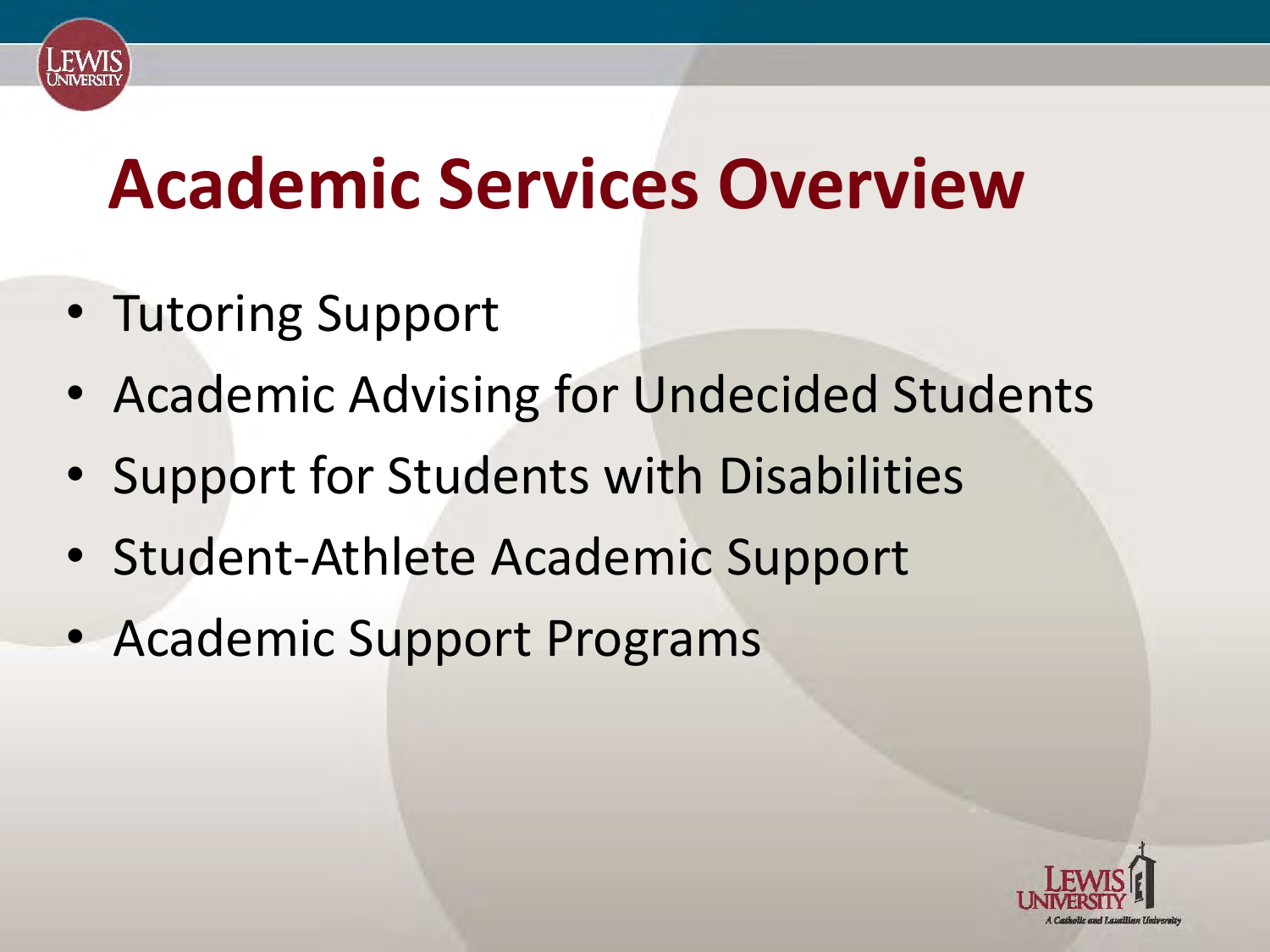

## **Tutoring**

- Content-specific tutoring in approximately 100 courses - general education and major courses
	- Peer-to-Peer
	- By Appointment
- Writing Center
	- Face-to-Face or Online
	- Idea generation, citations, improving research skills
- BrainFuse Online Academic Support

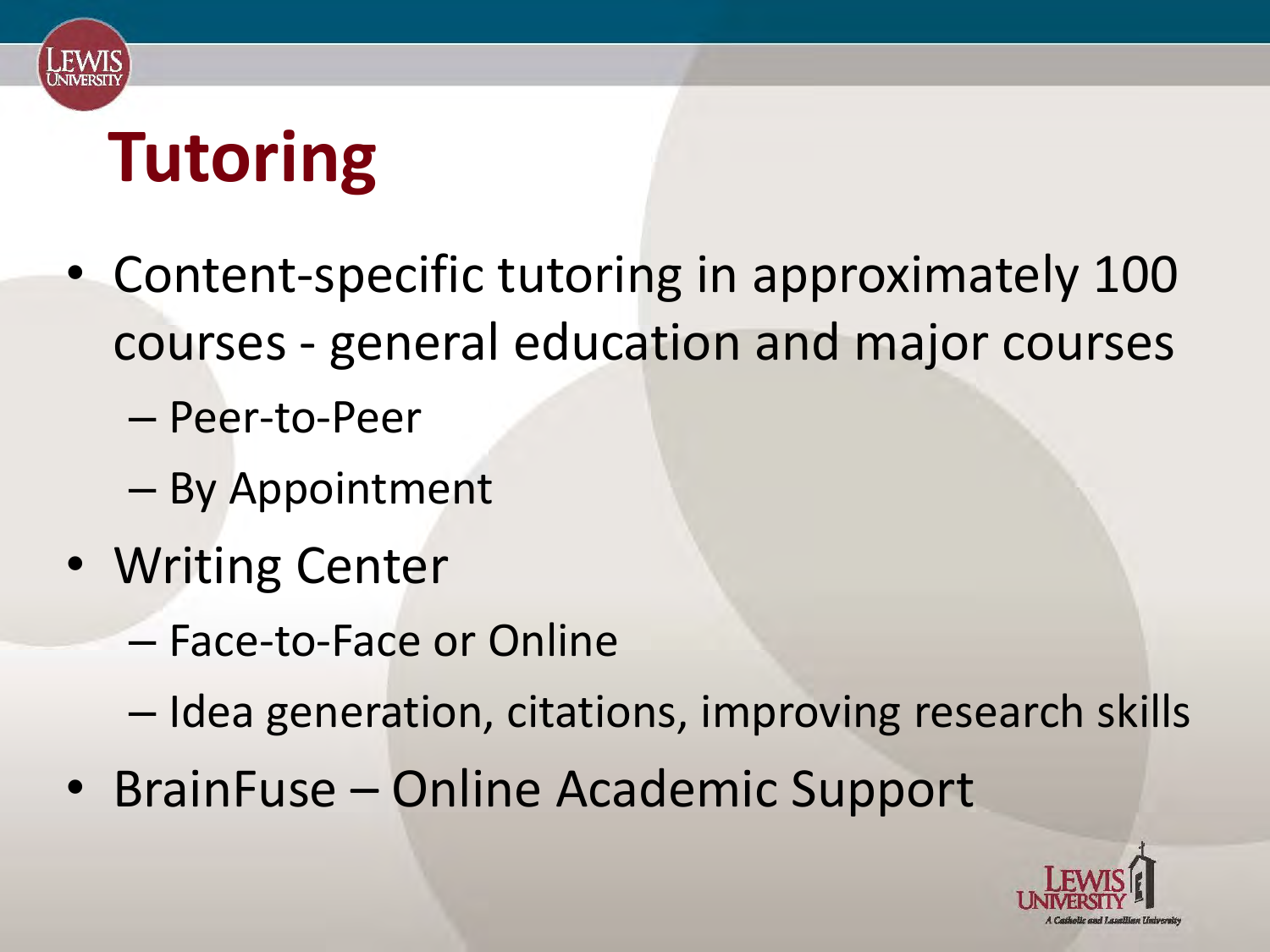### **Academic Advising & Progress**

- Explore more than 80 majors
- Take classes in some majors without declaring
- Advisors meet with students each semester for course planning
- Track your academic progress in myLewis **DegreeWorks**

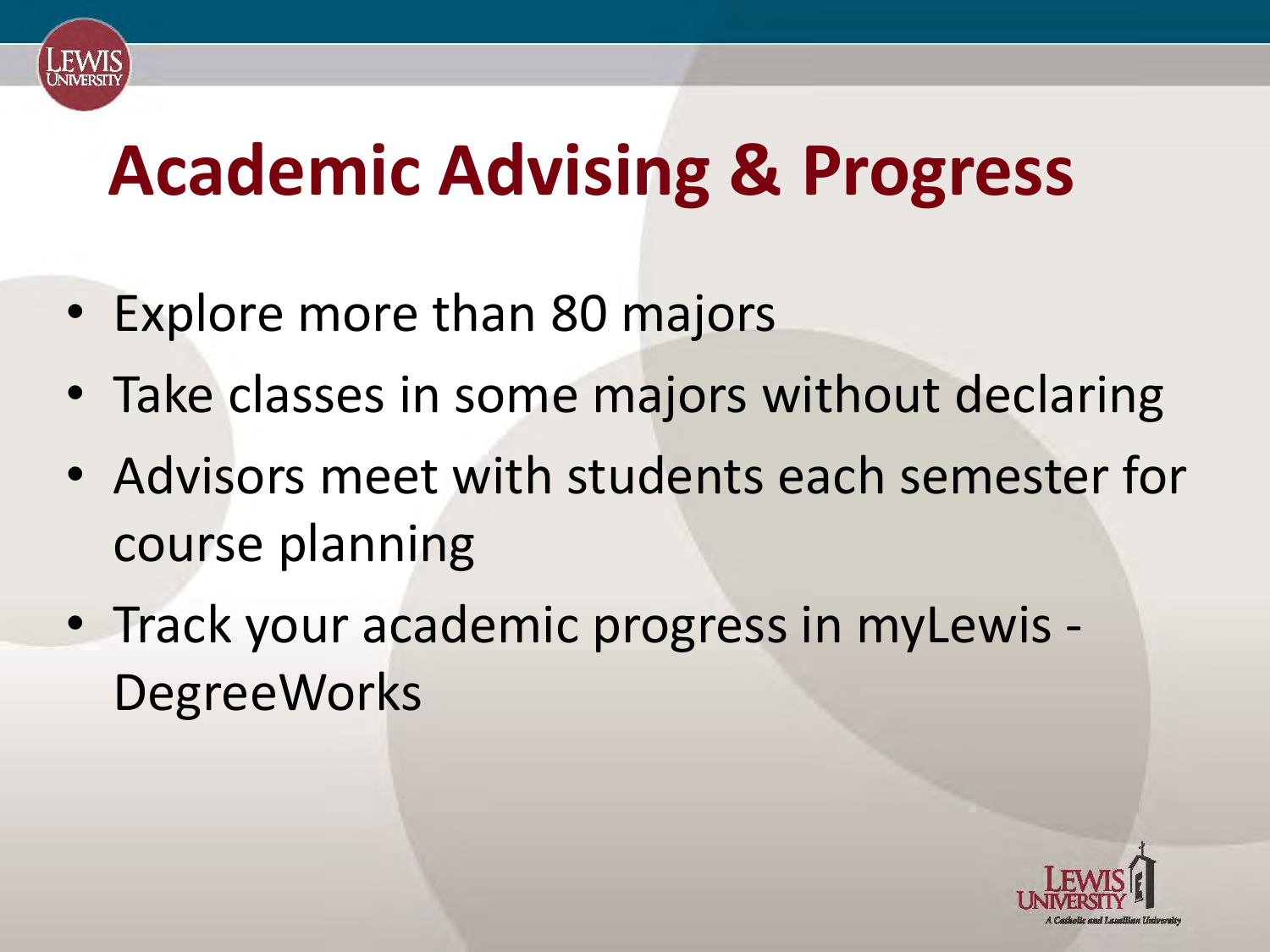#### **Support for Students with Disabilities**

- Students who have learning accommodations
	- 504 or IEP
	- Testing with extended time, distraction-free testing location
- Students who require temporary accommodations
	- Related to injuries, including concussions

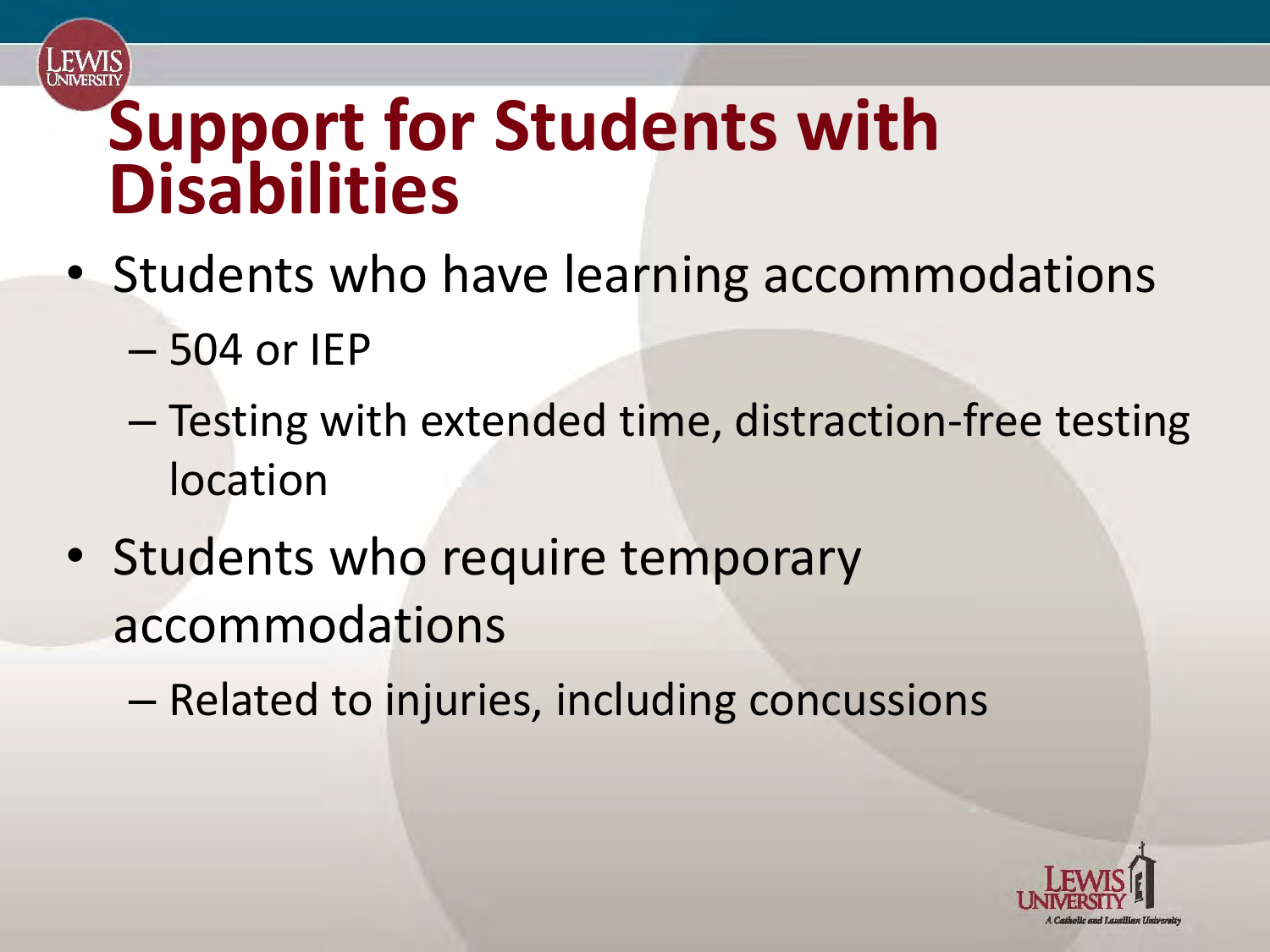#### **Student-Athlete Academic Support**

- Ensure full-time status (12 credit hours)
- Certify all NCAA progress toward degree requirements
- Communicate with students and coaches
- Academic progress checks throughout the semester

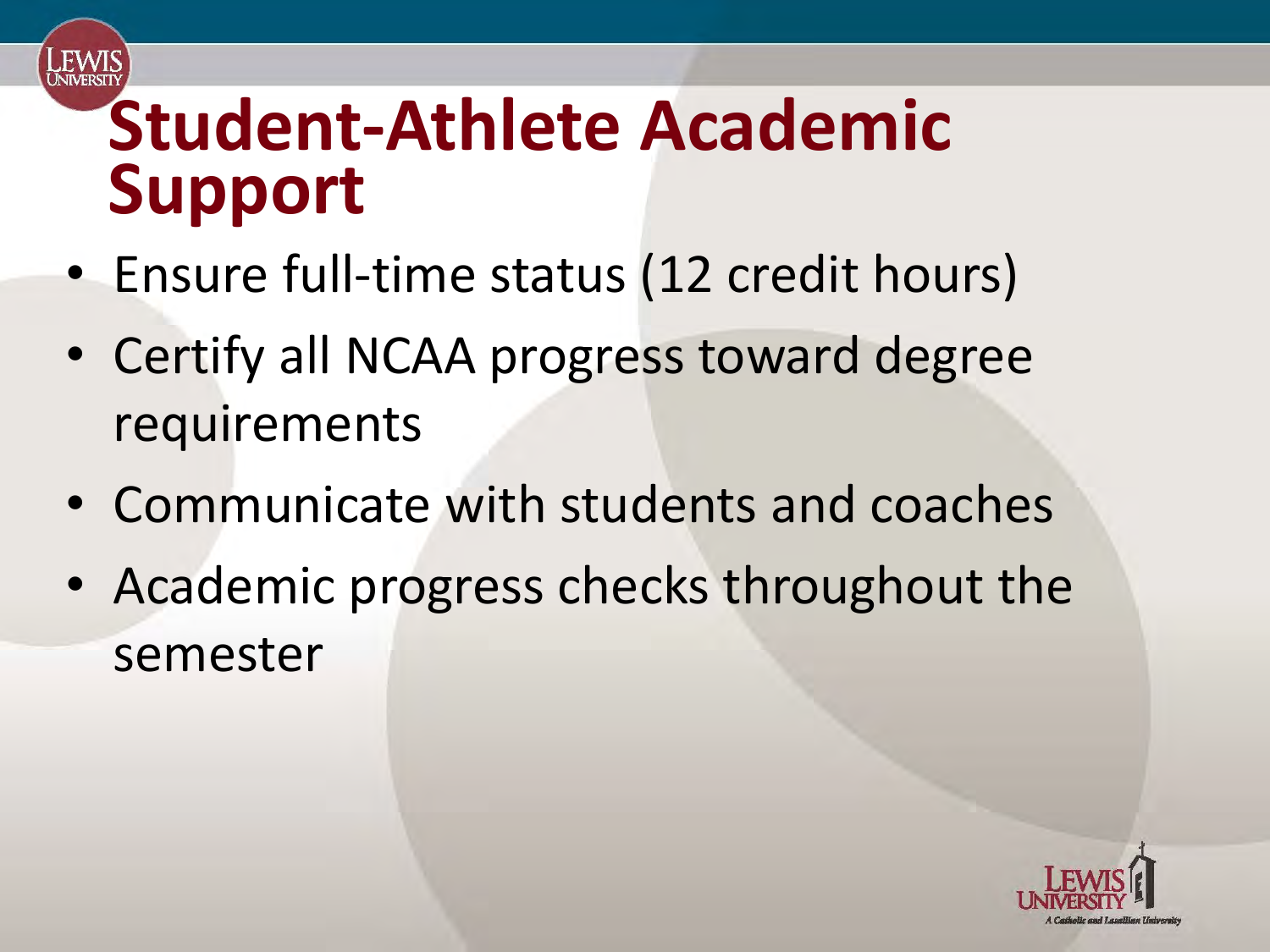

### **Academic Support Programs**

- Cornerstone Seminar
	- Required, credit-bearing, graded course
	- Common Reader program

- Success Program
	- On-going mentoring and academic coaching to students during their first year at Lewis

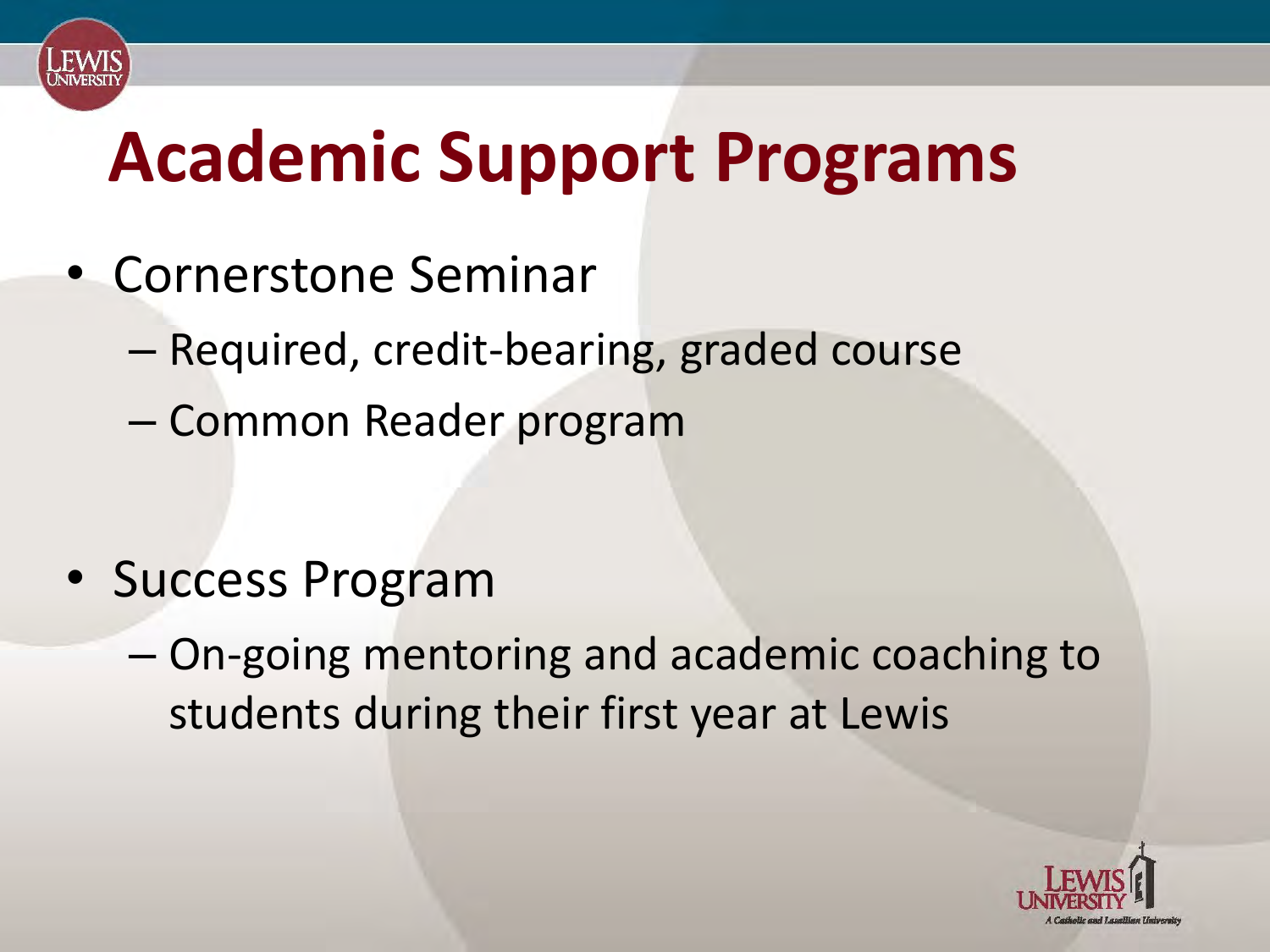

## **Individualized Academic Support**

• Midterm Grade Outreach

• Academic Probation and Recovery Planning

• System in place for ongoing faculty concerns.

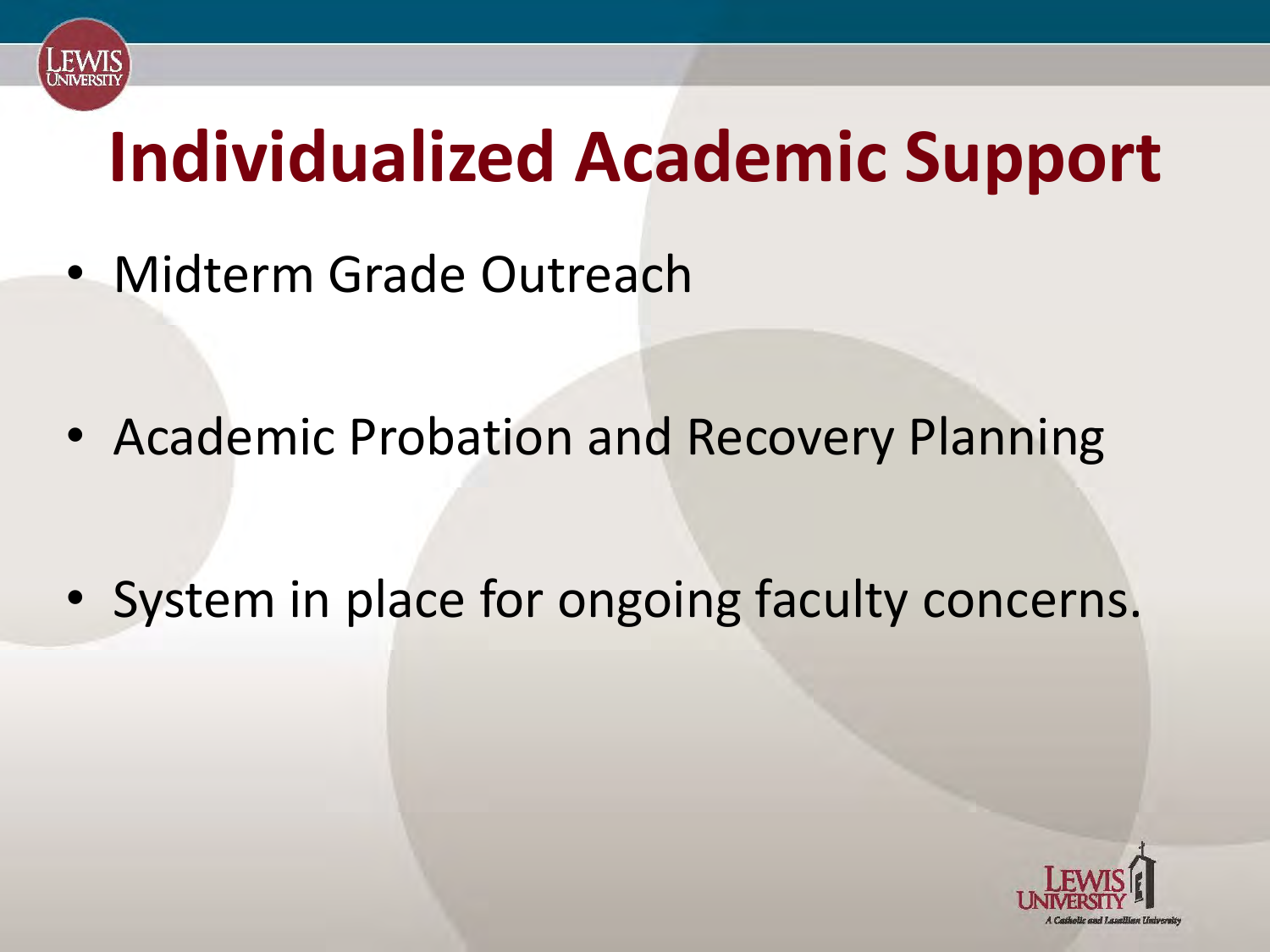

## **Seeking Support**

- Talk to your student about their expectations for academics.
- All students face academic challenges at some point during college.
- Help your student get comfortable with needing and asking for help.
- Build connections with faculty rely on those connections when difficulty arises.